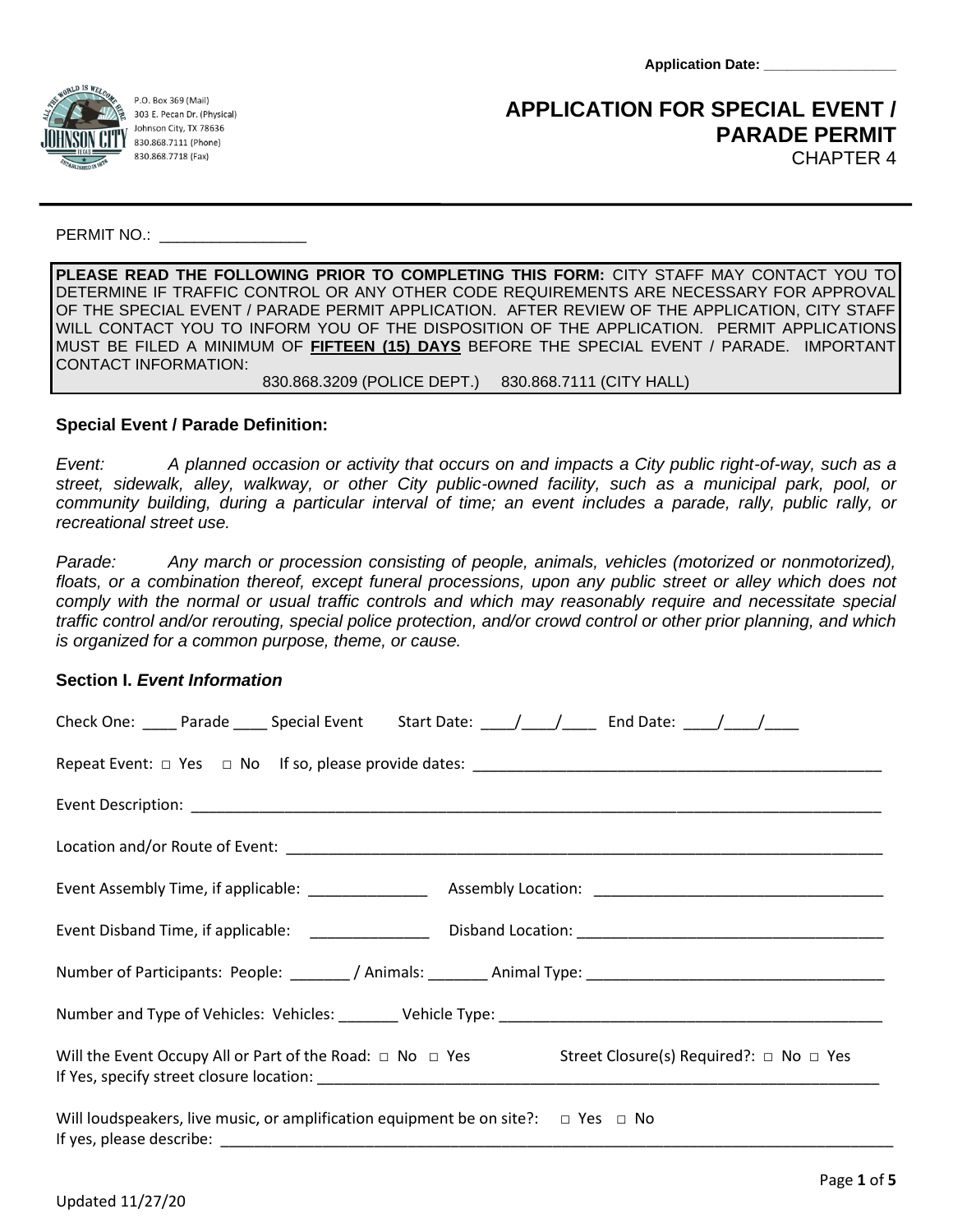| Will alcohol be served?:<br>$\Box$ Yes<br>$\Box$ No<br>$\Box$ Yes*<br>Will alcohol be sold?:<br>$\sqcap$ No<br>* TABC license and certificate of general liability insurance required.                                         |  |  |  |  |  |  |
|--------------------------------------------------------------------------------------------------------------------------------------------------------------------------------------------------------------------------------|--|--|--|--|--|--|
| Will food be sold at the event?: $\square$ Yes*<br>$\Box$ No<br>* Copies of licenses or permits issued by the appropriate agencies required.                                                                                   |  |  |  |  |  |  |
| Will individual retail vendors participate in the event?:<br>$\Box$ Yes*<br>$\Box$ No<br>* Peddler permit applications must be submitted.                                                                                      |  |  |  |  |  |  |
| Restroom facilities provided by event?:<br>$\Box$ Yes<br>$\Box$ No<br>How may restrooms and in what location(s):                                                                                                               |  |  |  |  |  |  |
|                                                                                                                                                                                                                                |  |  |  |  |  |  |
| Section II. Organization/Personal Information                                                                                                                                                                                  |  |  |  |  |  |  |
| Sponsoring Organization: Contract Contract Contract Contract Contract Contract Contract Contract Contract Contract Contract Contract Contract Contract Contract Contract Contract Contract Contract Contract Contract Contract |  |  |  |  |  |  |
| Non-Profit Organization: $\Box$ No $\Box$ Yes (Please provide proof of non-profit status with application.)                                                                                                                    |  |  |  |  |  |  |
|                                                                                                                                                                                                                                |  |  |  |  |  |  |
|                                                                                                                                                                                                                                |  |  |  |  |  |  |
| <b>Section III. Application Checklist</b><br>Please provide the following documentation with application:                                                                                                                      |  |  |  |  |  |  |
| <b>Medical Plan</b><br>______ Evacuation Plan<br>_______ Security Plan<br>____ Executed Indemnity and Hold Harmless Agreement<br>Liability Insurance                                                                           |  |  |  |  |  |  |

## **Section IV.** *Other*

Please provide any additional information that may be helpful when considering this permit application:

\_\_\_\_\_\_\_\_\_\_\_\_\_\_\_\_\_\_\_\_\_\_\_\_\_\_\_\_\_\_\_\_\_\_\_\_\_\_\_\_\_\_\_\_\_\_\_\_\_\_\_\_\_\_\_\_\_\_\_\_\_\_\_\_\_\_\_\_\_\_\_\_\_\_\_\_\_\_\_\_\_\_\_\_\_\_\_\_ \_\_\_\_\_\_\_\_\_\_\_\_\_\_\_\_\_\_\_\_\_\_\_\_\_\_\_\_\_\_\_\_\_\_\_\_\_\_\_\_\_\_\_\_\_\_\_\_\_\_\_\_\_\_\_\_\_\_\_\_\_\_\_\_\_\_\_\_\_\_\_\_\_\_\_\_\_\_\_\_\_\_\_\_\_\_\_\_

\_\_\_\_\_\_\_\_\_\_\_\_\_\_\_\_\_\_\_\_\_\_\_\_\_\_\_\_\_\_\_\_\_\_\_\_\_\_\_\_\_\_\_\_\_\_\_\_\_\_\_\_\_\_\_\_\_\_\_\_\_\_\_\_\_\_\_\_\_\_\_\_\_\_\_\_\_\_\_\_\_\_\_\_\_\_\_\_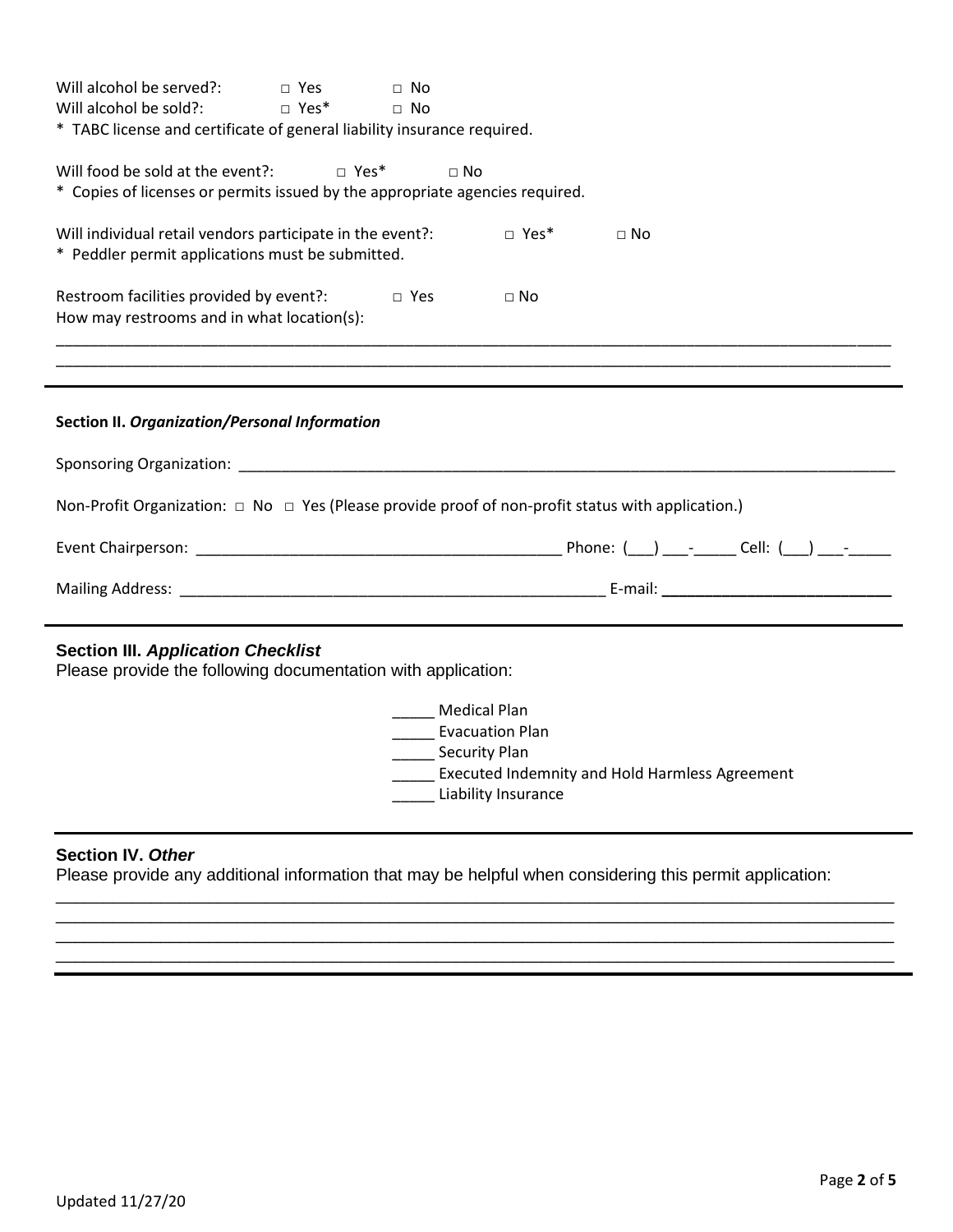#### **Section V.** *Execution*

**The applicant is responsible for the regulation and removal of all debris, trash, et cetera arising from the special event / parade. The applicant must utilize the commercial solid waste disposal company currently having a franchise agreement with the City. Refer to the current fee schedule for applicable permit fees. The event chairperson must place an approved permit in a conspicuous location within the event location. If the applicant is applying on behalf of another entity, the applicant must submit written permission from the other entity to do so.**

**General liability and, if alcohol is to be sold, liquor liability insurances in an amount not less than \$1,000,000.00, naming the City as additional insured, required. The Applicant shall agree to pay any additional costs and to provide full reimbursement for such costs to the City within 60 calendar days of the conclusion of the event. The assessed reimbursement amount may be appealed to the City Council. A refundable deposit for estimated costs per event may be required. The deposit may be applied toward payment of City costs. Said deposit may be forfeited for nonpayment of City costs.**

**My signature below indicates that I have the authority to execute this application on behalf of myself and / or the organization identified on this application, and both the organization and myself agree to fully comply with any and all provisions of this application, the permit and its requirements, and the City of Johnson City Code of Ordinances.** 

| Printed Name of Applicant: ___________ |                                                                                  |                         |  |  |  |  |  |  |
|----------------------------------------|----------------------------------------------------------------------------------|-------------------------|--|--|--|--|--|--|
|                                        |                                                                                  |                         |  |  |  |  |  |  |
|                                        |                                                                                  |                         |  |  |  |  |  |  |
|                                        |                                                                                  |                         |  |  |  |  |  |  |
|                                        |                                                                                  | <b>OFFICE USE ONLY:</b> |  |  |  |  |  |  |
|                                        | Approved: Disapproved: Mayor:                                                    | Date $/$ $/$            |  |  |  |  |  |  |
|                                        | Approved: ___ Disapproved: ___ Police Chief: ___________________________________ | Date / /                |  |  |  |  |  |  |
|                                        | Approved: Disapproved: CAO:                                                      | Date $/$ /              |  |  |  |  |  |  |
|                                        |                                                                                  |                         |  |  |  |  |  |  |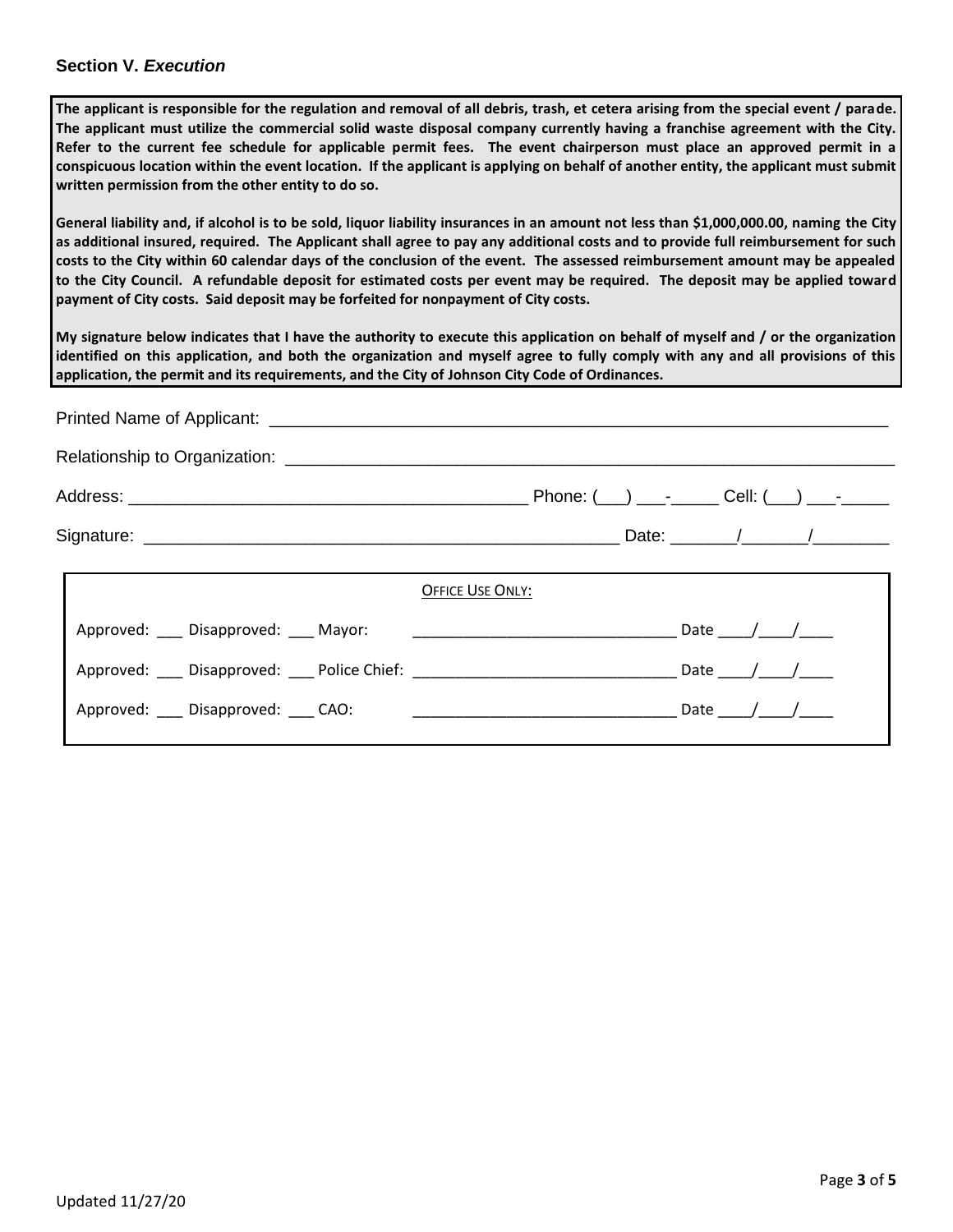### **Appendix A:** *Medical and Evacuation Plans*

What physical address will be given in the event of an emergency?

Emergency operations will be coordinated by:

| Name: |                                      |
|-------|--------------------------------------|
|       | (Telephone number must be in service |
|       | during event)                        |
| Name: |                                      |
|       | (Telephone number must be in service |
|       | during event)                        |

\_\_\_\_\_\_\_\_\_\_\_\_\_\_\_\_\_\_\_\_\_\_\_\_\_\_\_\_\_\_\_\_ \_\_\_\_\_\_\_\_\_\_\_\_\_\_\_\_\_\_\_\_\_\_\_\_\_\_\_\_\_\_\_\_

Emergency telephone numbers:

| Emergency:    | 911            |
|---------------|----------------|
| Fire Dept.:   | (888) 456-9740 |
| Police Dept.: | (830) 868-0995 |

#### *Medical Plan*

Event employees / volunteers shall immediately report all serious medical emergencies to the Emergency Coordinator(s) referenced above. Basic first aid shall be handled by the event Emergency Coordinator(s). Serious medical emergencies shall be reported to the North Blanco County Emergency Medical Service. Please provide any additional medical plan information (attach additional sheets if necessary):

\_\_\_\_\_\_\_\_\_\_\_\_\_\_\_\_\_\_\_\_\_\_\_\_\_\_\_\_\_\_\_\_\_\_\_\_\_\_\_\_\_\_\_\_\_\_\_\_\_\_\_\_\_\_\_\_\_\_\_\_\_\_\_\_\_\_\_\_\_\_\_\_\_\_\_\_\_\_\_\_\_\_\_\_\_\_\_\_ \_\_\_\_\_\_\_\_\_\_\_\_\_\_\_\_\_\_\_\_\_\_\_\_\_\_\_\_\_\_\_\_\_\_\_\_\_\_\_\_\_\_\_\_\_\_\_\_\_\_\_\_\_\_\_\_\_\_\_\_\_\_\_\_\_\_\_\_\_\_\_\_\_\_\_\_\_\_\_\_\_\_\_\_\_\_\_\_ \_\_\_\_\_\_\_\_\_\_\_\_\_\_\_\_\_\_\_\_\_\_\_\_\_\_\_\_\_\_\_\_\_\_\_\_\_\_\_\_\_\_\_\_\_\_\_\_\_\_\_\_\_\_\_\_\_\_\_\_\_\_\_\_\_\_\_\_\_\_\_\_\_\_\_\_\_\_\_\_\_\_\_\_\_\_\_\_ \_\_\_\_\_\_\_\_\_\_\_\_\_\_\_\_\_\_\_\_\_\_\_\_\_\_\_\_\_\_\_\_\_\_\_\_\_\_\_\_\_\_\_\_\_\_\_\_\_\_\_\_\_\_\_\_\_\_\_\_\_\_\_\_\_\_\_\_\_\_\_\_\_\_\_\_\_\_\_\_\_\_\_\_\_\_\_\_ \_\_\_\_\_\_\_\_\_\_\_\_\_\_\_\_\_\_\_\_\_\_\_\_\_\_\_\_\_\_\_\_\_\_\_\_\_\_\_\_\_\_\_\_\_\_\_\_\_\_\_\_\_\_\_\_\_\_\_\_\_\_\_\_\_\_\_\_\_\_\_\_\_\_\_\_\_\_\_\_\_\_\_\_\_\_\_\_

#### *Evacuation Plan*

Attach a site plan of the event. Indicate on the site plan all exit locations for pedestrians and vehicular traffic. Please detail evacuation plan procedures for event attendees and employees / volunteers (attach additional sheets if necessary):

\_\_\_\_\_\_\_\_\_\_\_\_\_\_\_\_\_\_\_\_\_\_\_\_\_\_\_\_\_\_\_\_\_\_\_\_\_\_\_\_\_\_\_\_\_\_\_\_\_\_\_\_\_\_\_\_\_\_\_\_\_\_\_\_\_\_\_\_\_\_\_\_\_\_\_\_\_\_\_\_\_\_\_\_\_\_\_\_ \_\_\_\_\_\_\_\_\_\_\_\_\_\_\_\_\_\_\_\_\_\_\_\_\_\_\_\_\_\_\_\_\_\_\_\_\_\_\_\_\_\_\_\_\_\_\_\_\_\_\_\_\_\_\_\_\_\_\_\_\_\_\_\_\_\_\_\_\_\_\_\_\_\_\_\_\_\_\_\_\_\_\_\_\_\_\_\_ \_\_\_\_\_\_\_\_\_\_\_\_\_\_\_\_\_\_\_\_\_\_\_\_\_\_\_\_\_\_\_\_\_\_\_\_\_\_\_\_\_\_\_\_\_\_\_\_\_\_\_\_\_\_\_\_\_\_\_\_\_\_\_\_\_\_\_\_\_\_\_\_\_\_\_\_\_\_\_\_\_\_\_\_\_\_\_\_ \_\_\_\_\_\_\_\_\_\_\_\_\_\_\_\_\_\_\_\_\_\_\_\_\_\_\_\_\_\_\_\_\_\_\_\_\_\_\_\_\_\_\_\_\_\_\_\_\_\_\_\_\_\_\_\_\_\_\_\_\_\_\_\_\_\_\_\_\_\_\_\_\_\_\_\_\_\_\_\_\_\_\_\_\_\_\_\_ \_\_\_\_\_\_\_\_\_\_\_\_\_\_\_\_\_\_\_\_\_\_\_\_\_\_\_\_\_\_\_\_\_\_\_\_\_\_\_\_\_\_\_\_\_\_\_\_\_\_\_\_\_\_\_\_\_\_\_\_\_\_\_\_\_\_\_\_\_\_\_\_\_\_\_\_\_\_\_\_\_\_\_\_\_\_\_\_